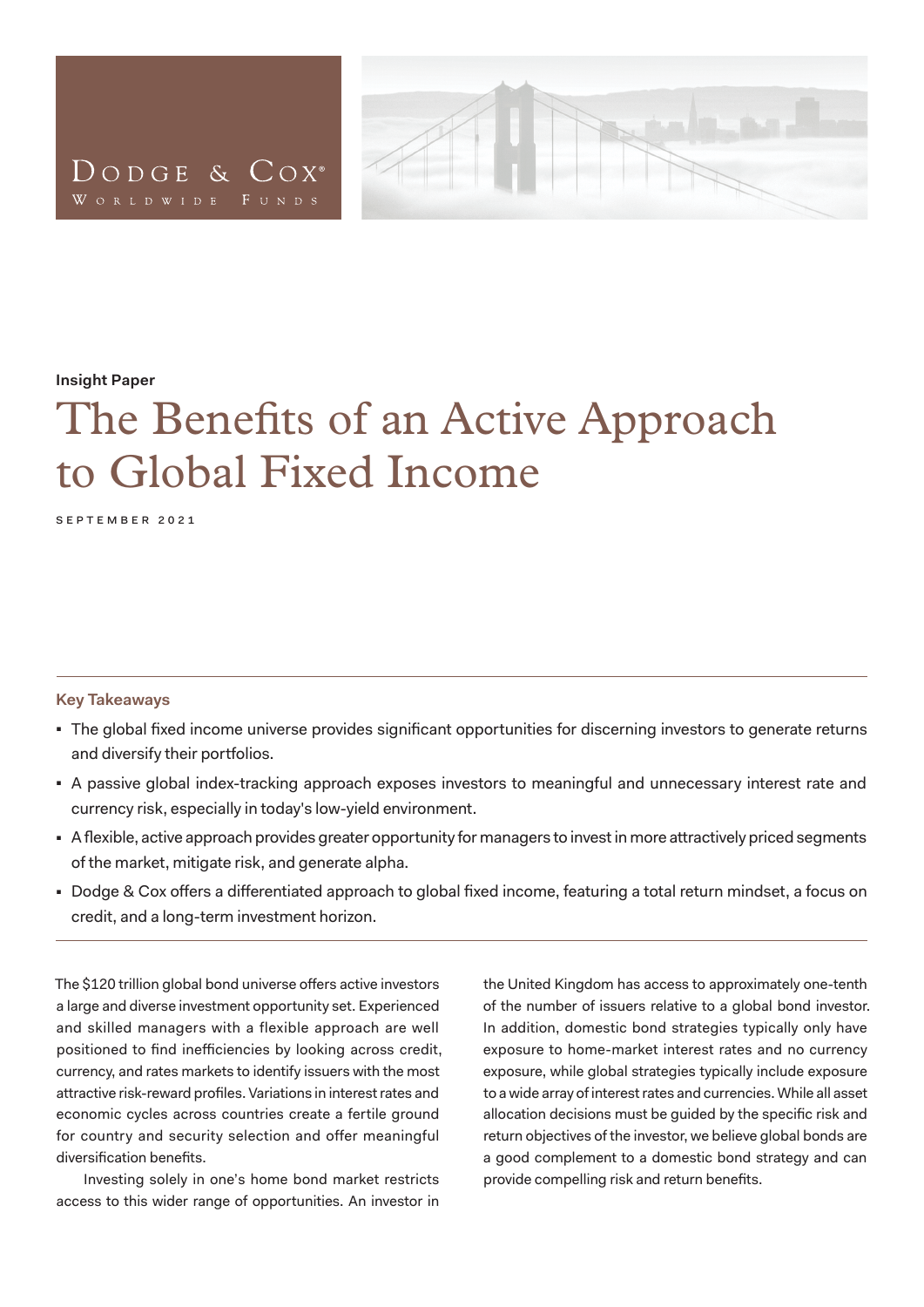# **Passive Investing Entails Heightened Risks**

Taking a passive, benchmark-driven approach, or focusing on minimising index tracking error, imposes significant risks because global bond indices have inherent flaws in our view.

## Low/Negative Interest Rates

For passive global bond funds, interest rate exposures are determined by how much debt is outstanding and the maturity of the underlying bonds. This means the largest interest rate exposures are to the largest and most indebted countries. Today, these countries face common challenges: slow growth, worsening demographics, and low and even negative yields. At the same time, as government and corporate issuers have taken advantage of the low-yield environment by issuing more long-dated bonds, the duration<sup>a</sup>, or interest rate risk, embedded in the benchmarks has increased significantly. Furthermore, the low vield levels shown in Figure 1 may not compensate the investor sufficiently for the heightened interest rate risk.

Figure 1: Global Benchmark<sup>b</sup> Yields Are at Lows. **While Interest Rate Risk Is at Highs**



Source: Bloomberg Index Services.

For example, Japanese Government Bonds represent 12%<sup>c</sup> of the Bloomberg Barclays Global Aggregate Bond Index (Bloomberg Barclays Global Agg). Over three-fourths of those are more than five years in duration. The average nominal and real (inflation-adjusted) yields on these bonds are 0.10% and -1.00%, respectively, assuming long-term inflation of approximately 1%. These yield levels make long-term return prospects challenging.

Figure 2 plots historical starting yield levels against the five-year subsequent return for bond indexes across the four major developed market currencies, and highlights the strong relationship between the two. Given current yield levels (highlighted in orange), intermediate-term return expectations should be low.

Furthermore, global bond benchmarks' large allocations to developed market government bonds come at the expense of allocations to more interesting and attractively priced areas of the market. For example, credit markets and emerging local markets comprise relatively small portions of the benchmarks, but offer significant excess return opportunities to active investors who are willing and able to research fundamental outlook and value within these markets.

**Figure 2: Low Yields, Low Returns: Starting Yields and Subsequent Five-Year Returns Across the Globe** Returns Measured in Local Currency

United States Bonds<sup>d</sup>











Source: Bloomberg Index Services.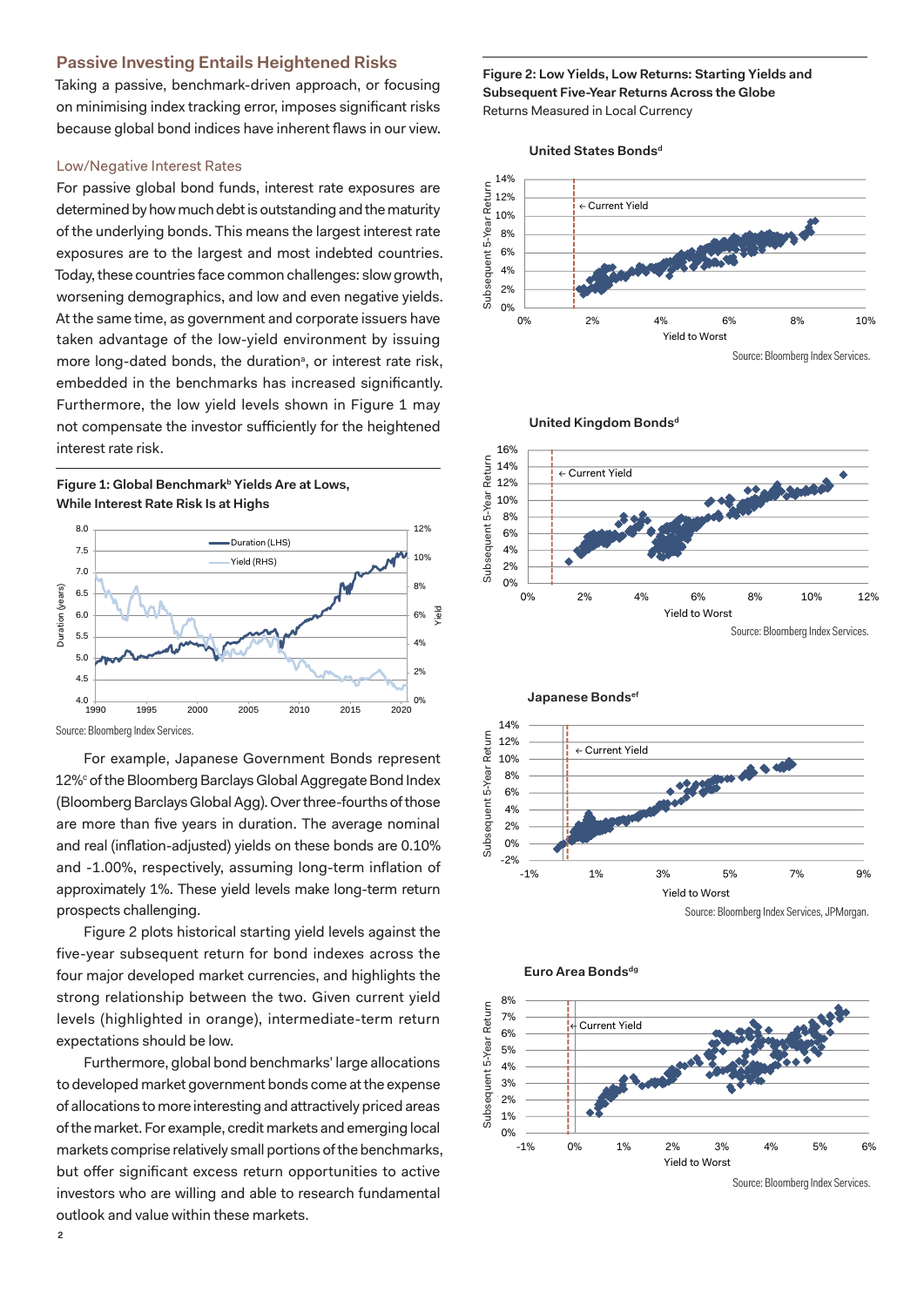# Global Bonds and Currency Risk

Unhedged global bond indices have large, passive exposures to currencies (e.g., over 50% of the Bloomberg Barclays Global Agg is non-U.S. dollar) whose large swings in value can overwhelm any returns being generated by the underlying bonds.

An analysis of historical data suggests that hedged benchmark returns provide superior risk-adjusted returns to unhedged benchmark returns. Figures 3 and 4 show comparisons of volatility and Sharpe ratio<sup>h</sup> (a measure of risk-adjusted returns) for home market bond benchmarks versus global hedged and unhedged benchmarks. These figures illustrate that, of the three benchmarks, over the long run, global hedged benchmarks have produced the lowest volatility and the highest Sharpe ratios, an indication of stronger risk-adjusted returns. Global unhedged benchmarks have provided low risk-adjusted returns.

These statistics create a compelling case that passive currency exposure is not attractive because it adds volatility, regardless of an expectation for positive returns. However, an analysis of this data alone overlooks the opportunities for active currency management. An active and disciplined approach to currency management offers numerous ways to enhance and diversify the long-term return prospects of a global bond portfolio.

# **Levers of Active Global Bond Investing**

Investors who take an active approach to finding opportunities across the vast and diverse global universe are significantly

#### **Figure 3: Bond Market Volatility by Base Currency, Annualisedfi**



**Bond Market Volatility by Base Currency, Annualized**

advantaged relative to investors who are limited to their home market or benchmark-driven strategies. Even in a low-yield environment, skilled managers using an investment approach that is flexible, selective, and focused on the long term can construct a diversified portfolio with compelling total return prospects. We see value in focusing on areas of the market that offer significant differentiation and where we can benefit from market inefficiencies, such as corporate bonds, emerging market local debt, and structured products (e.g., mortgage-backed, asset-backed securities). Credit, rates, and currency exposures should be carefully selected and rigorously managed.

## 1) Managed, Active Credit Approach

While credit is a small part of bond benchmarks, it is a big source of opportunity for active investors. Yet many global bond managers focus primarily on top-down portfolio construction and emphasise rate and currency views. Credit securities offer incremental income relative to government bonds and, when selected carefully and held over the long term, this income compounds and generates a durable source of returns. For example, since 1990, the Bloomberg Barclays U.S. Corporate Bond Index (investment-grade corporate bonds) has produced positive excess returns (i.e., returns higher than duration-matched U.S. Treasuries) in over 70% of rolling three-year periods.

Active investors with expertise in credit have many other tools to add value. The Bloomberg Barclays Global Agg contains about 3,700 credit issuers, which provides



Note: EUR bond returns start in February 1999.

Source: Bloomberg Index Services, JPMorgan.

Note: EUR bond data starts in February 1999.

EUR = euro. GBP = British pound. JPY = Japanese yen. USD = U.S. dollar.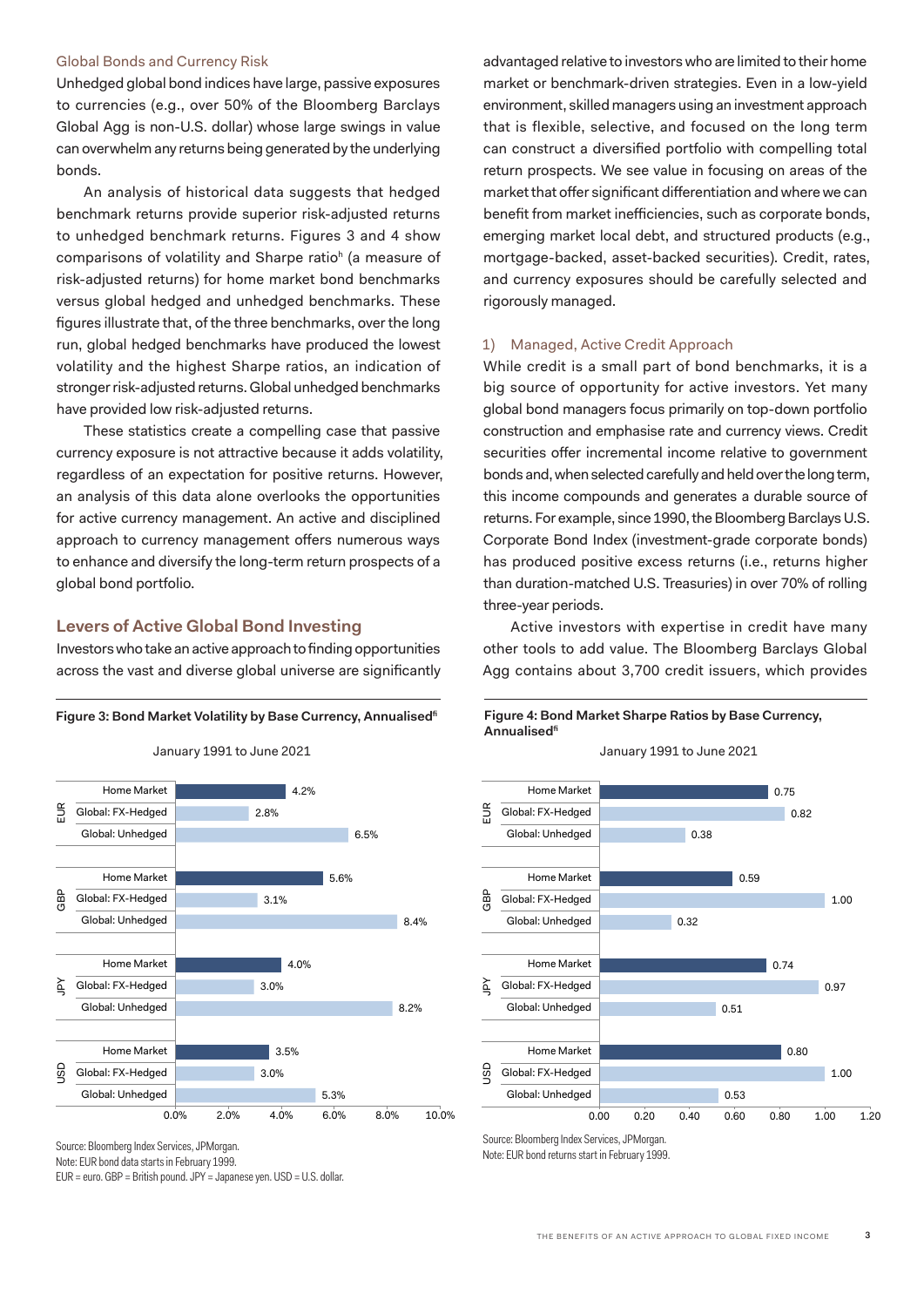significant scope for bottom-up research and issuer selection. Managers with an experienced credit research and trading team and emphasis on intensive fundamental analysis can isolate opportunities from within this wide selection. Careful research of each investment mitigates default risk and can provide the conviction needed to maintain holdings through periods of market stress.

Global investors can also capitalise on credit market inefficiencies in ways that their local market counterparts cannot. For example, bonds of the same issuer may trade at different valuations in different countries/markets, and global investors can choose the best market in which to invest.

#### **Figure 5: HSBC's British Pound Subordinated Bonds Had Higher Spreads than its U.S. Dollar Bondsj**



Source: Bloomberg.

Figure 5 shows an example of this phenomenon in which HSBC's bonds denominated in British pounds traded with a wider credit spread than its bonds denominated in dollars. An investor able to buy the British pound bonds—and aware of this divergence—would have been able to obtain higher compensation for effectively taking the same credit risk.

There are many unique investment opportunities across different markets, issuers, and capital structures. And the universe will grow as the global capital markets continue to evolve and globalise. Overall, we believe credit plays a vital role in a global bond portfolio.

# 2) Emerging Market Local Bond Opportunities

Emerging market local bond markets have grown rapidly in the last few decades, but are still underrepresented in global bond benchmarks. The Bloomberg Barclays Global Agg has only an 10% allocation to these markets. However, relative to developed markets, emerging markets generally offer more attractive valuations and, in many cases, have stronger fundamental outlooks.

Nominal and real (inflation-adjusted) rates for 10-year bonds from a variety of emerging market and developed markets are shown in Figure 6 below. While positive real yields in the developed markets are almost non-existent, there are many emerging markets with high real yields. Our research indicates that, over the long term, higher real-yield bonds and currencies have consistently outperformed those with lower yields. For example, a portfolio started in 1995 (comprised of the five highest-yielding currencies, adjusted annually) produced strongly positive excess returns, while a similarly constructed portfolio of the lowest-yielding currencies produced a negative excess return.

To highlight some of the positive fundamentals of emerging market countries, Figures 7 and 8 on the next page show the contribution to global real GDP growth and the gross government debt levels across a selection of developed and emerging market countries. Many emerging markets have higher growth and lower debt levels than their developed market counterparts.

We believe investing selectively in individual emerging markets via a flexible global bond strategy has advantages relative to achieving exposure via a pure emerging market bond fund. Divergences in cyclical, structural, and political factors across countries create significant opportunities for country and currency selection. Importantly, a flexible strategy enables the manager to appropriately size positions based on relative valuation and risk-return profiles.



**Figure 6: Real Inflation-Adjusted Rates Are Higher in Emerging Markets**

Source: Bloomberg Index Services. Data is as of 30 June 2021.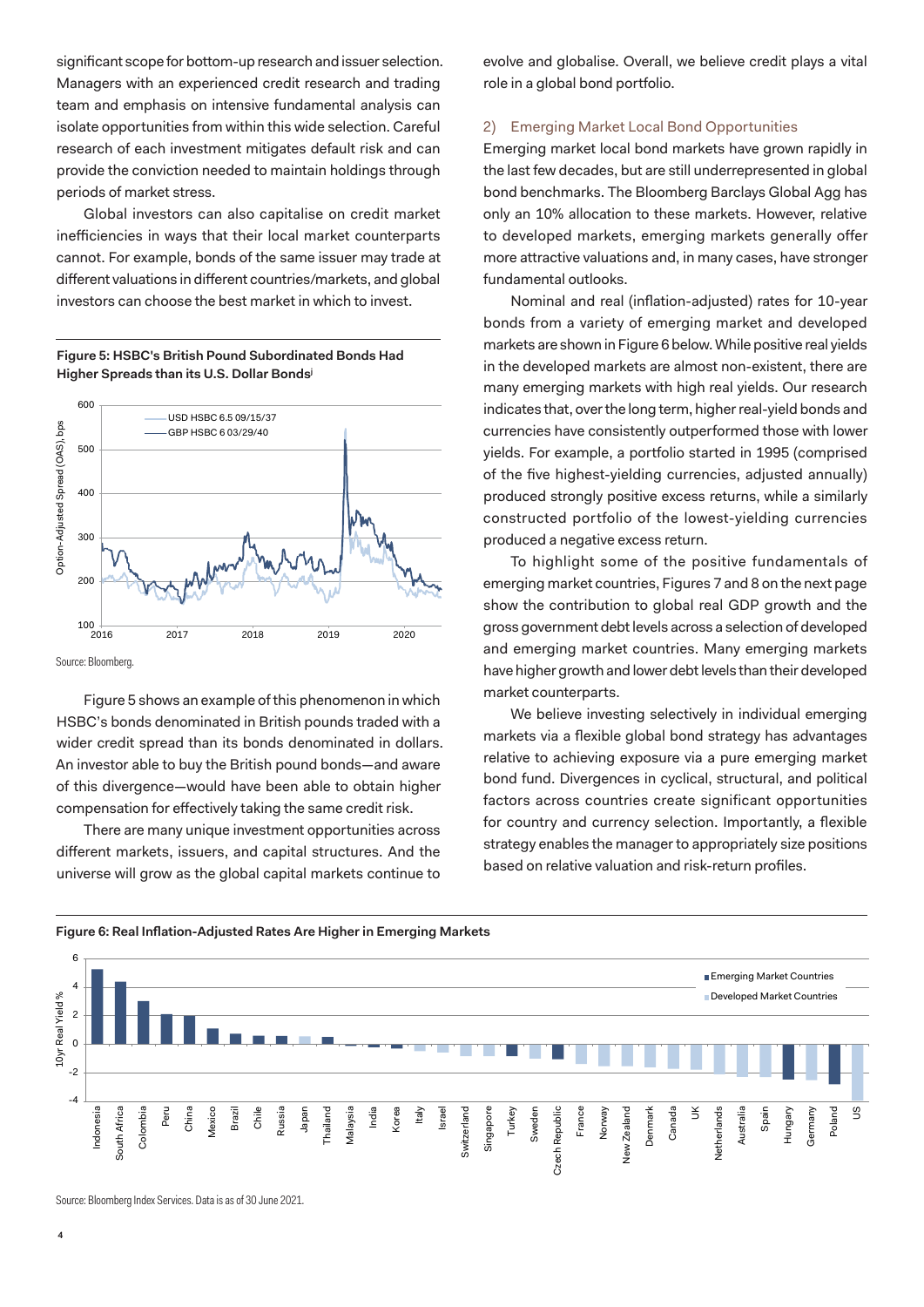#### **Figure 7: Emerging Markets Contribute the Majority of Global Growth**



Note: The figures from 2021 to 2026 are forecasts from the IMF.



**Figure 8: Debt Levels Are Generally Lower in Emerging Markets**

Source: Haver Analytics, IMF International Financial Statistics.

# 3) The Importance of an Active and Disciplined Currency Approach

Managing currency risk is an integral part of an active global bond strategy. Because currencies tend to be more volatile than bonds, managers need to be highly selective in adding exposure. But, selective currency exposure to markets with attractive valuations and/or fundamentals is an important lever that can offer significant return potential.

For example, a simple strategy of buying currencies with relatively low valuations has proven to be consistently successful over time. Currency valuations are often measured using purchasing power parity, which measures the relative costs of the same goods and services in various countries. These valuation estimates can be useful in forecasting currencies. For example, an undervalued currency may increase export competitiveness, which in turn has tended to drive up currency value over time.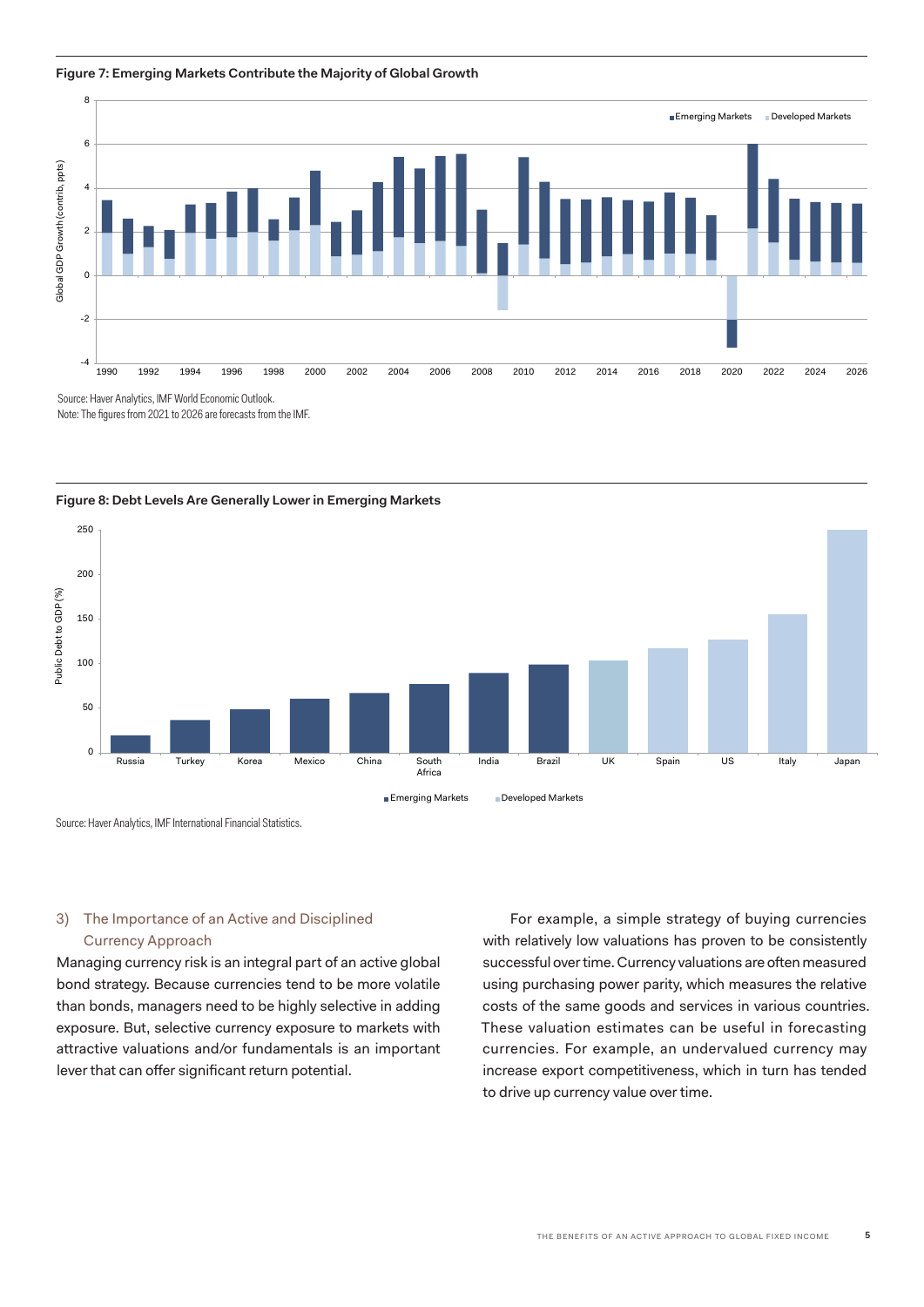Figure 9 compares how total returns differ when a U.S. dollar-based investor holds undervalued currencies rather than overvalued ones. In this chart, we have assumed that the investor rebalances his or her portfolio at the end of every year to hold either the top three most overvalued, middle three, or bottom three (undervalued) G10 currencies, excluding the U.S. dollar<sup>k</sup>.

# **Figure 9: Undervalued Currencies Have Produced Higher Total Returnsl**

G10 Currency Returns, Bucketed by Valuation at Year End



An investor sticking to the most undervalued currencies at every rebalance would have realised a total return of 5% annualised, while the investor buying the most expensive currencies would have realised a return of only 2% annualised<sup>m</sup>.

While this simple currency valuation strategy produced good results, we believe a strategy that also incorporates analysis of a broader array of long-term economic and financial variables is superior. Structural and cyclical factors, fiscal and monetary policies, and political developments can all drive currency movements. Overall, a selective, fundamentals-based, and long-term approach to currency can add significant value to global bond portfolios.

# **Conclusion**

An active approach is essential for investing in the vast and complex global bond universe. At Dodge & Cox, we employ a flexible and opportunistic approach to investing in global fixed income that relies on the core tenets of all of our investment strategies: a focus on bottom-up security selection, a long-term investment horizon, strict valuation discipline, and team-based portfolio decision-making. This approach enables us to focus on the segments we deem to be most attractive and diversify exposures across credit, currency, and interest rate markets. We believe it also enhances the risk-return profile of a broader fixed income portfolio.

Drawing on our large and experienced investment team, we emphasise areas of the market, such as credit and emerging markets, which we believe offer a more attractive

investment opportunity set and tend to provide higher income. We believe currency is an important lever for return, but are highly selective in adding currency exposure and require a high risk-adjusted return outlook to merit a place in the Dodge & Cox Worldwide Funds — Global Bond Fund. Using this approach, we are able to build a diverse global bond portfolio with a risk-return profile that we believe is significantly more attractive than that of global bond benchmarks.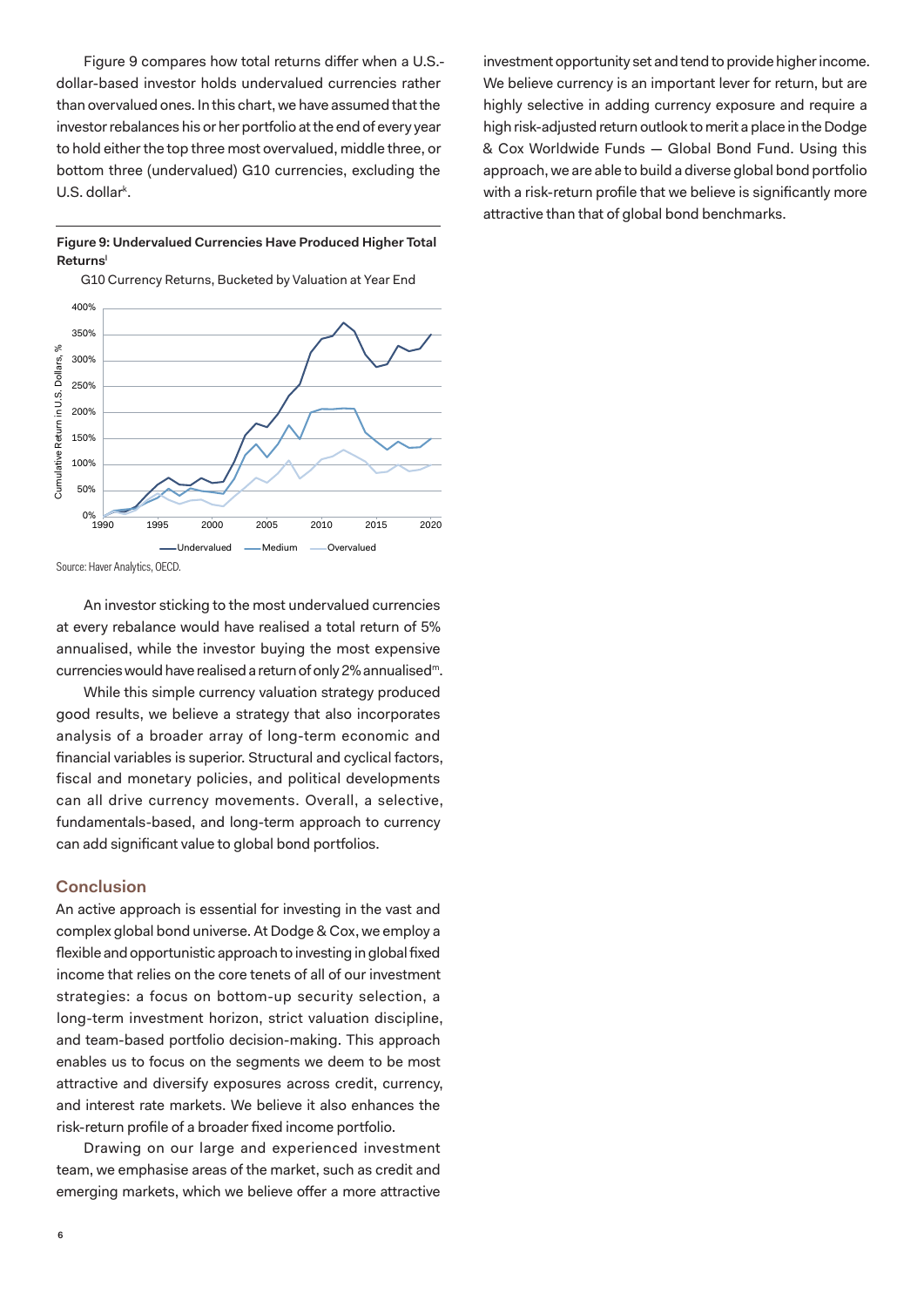# **The Dodge & Cox Approach to Global Fixed Income Investing**

**Flexible, opportunistic approach to portfolio construction:** Identify attractive investments across global credit, currency, and rate markets through fundamental research.

**Long-term investment horizon and strict valuation discipline:** Ride out short-term volatility and invest when others may be wary.

**Emphasis on diversification and risk management:** Utilise sophisticated risk analytic tools and focus on avoiding permanent loss of capital rather than minimising tracking error.

**Rigorous multi-step, committee-driven decision-making process:**  Evaluate each investment decision thoroughly and build a diversified, creditfocused portfolio.

**Our experienced and integrated research team**—comprised of global industry analysts (whose research serves both fixed income and equity portfolios), dedicated credit analysts, and macroeconomic analysts—is responsible for the credit research underpinning all of our credit investments and covers the entire capital structure of over 600 companies worldwide. The fixed income team also provides primary research on countries, rates, currencies, and structured products.

**The Dodge & Cox Worldwide Funds — Global Bond Fund's Objectives, Strategy, and Risks Objectives**

. The Fund seeks a high rate of total return consistent with long-term preservation of capital.

#### **Strategy**

- <sup>◼</sup> The Fund invests in a diversified portfolio of bonds and other debt instruments of issuers from at least three different countries, including emerging market countries. The Fund will invest in both U.S. dollar-denominated and non-U.S.-currency-denominated debt instruments, including, but not limited to, government and government-related obligations, mortgage- and asset backed securities, corporate and municipal bonds, repurchase agreements, and other debt securities.
- The proportions of the Fund's assets held in the various debt instruments will be revised in light of Dodge & Cox's appraisal of the global economy, the relative yields of securities in the various market sectors and countries, the potential for a currency's appreciation, the investment prospects for issuers, the countries' domestic and political conditions, and other factors. In selecting securities, Dodge & Cox considers many factors, including, without limitation, yield-to-maturity, covenants, credit quality, liquidity, call risk, and capital appreciation potential.
- The Fund may enter into currency or interest rate-related derivatives, including forwards, futures, swaps, and options.

## **Risks**

<sup>◼</sup> The yields and market values of the instruments in which the Fund invests may fluctuate. Accordingly, your investment may be worth more or less than its original cost. Debt securities are subject to interest rate risk, credit risk, and prepayment and call risk, all of which could have adverse effects on the value of the Fund. Investments in certain countries, particularly underdeveloped or developing countries, may be subject to heightened political and economic risks. The Fund's use of derivatives involves risks different from, and possibly greater than, the risks associated with investing directly in securities and other more traditional investments. Please read the prospectus for specific details regarding the Fund's risk profile.